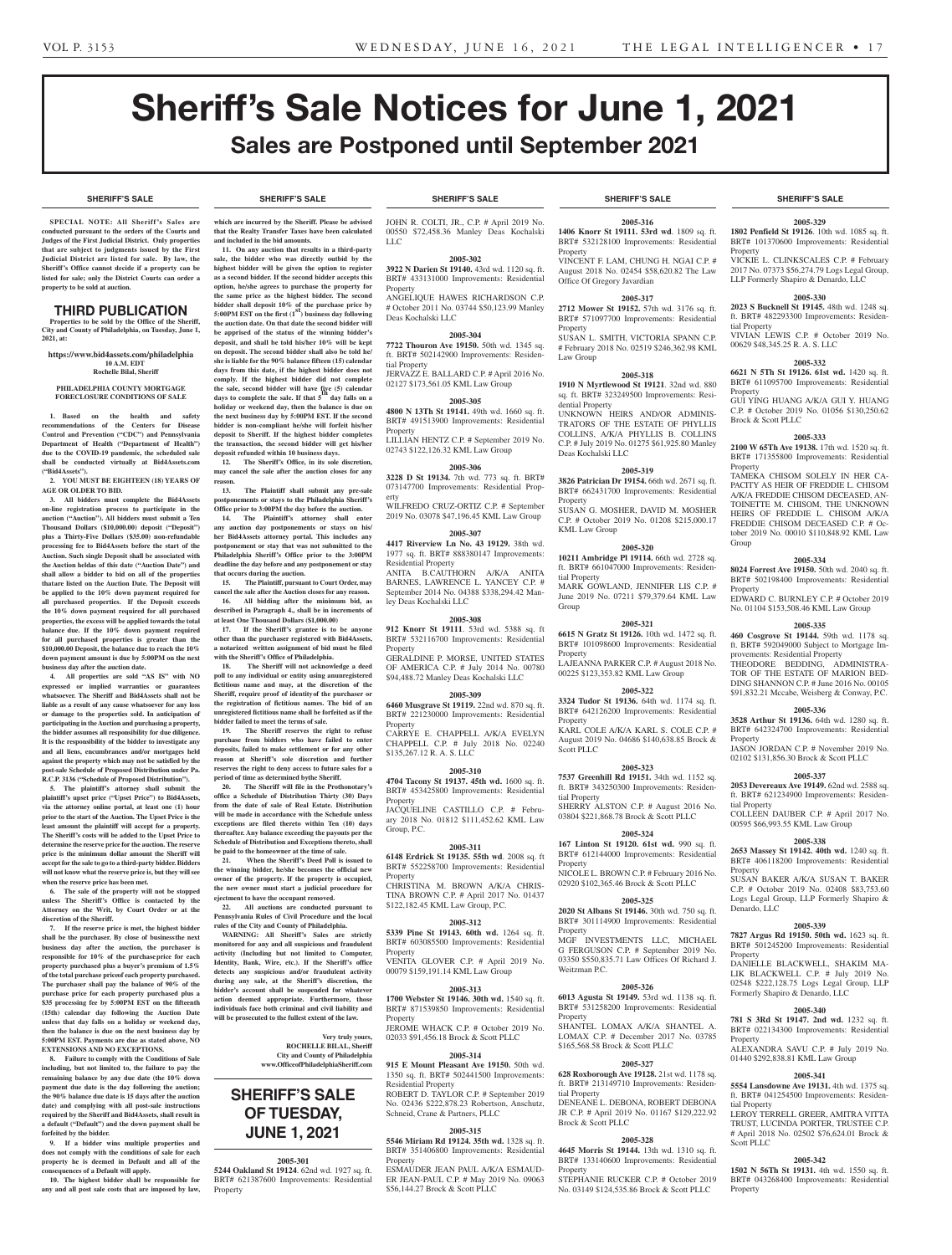ALMA A RILEY INDIVIDUALLY. AND IN HER CAPACITY AS HEIR OF LINNETTE L. LINDSAY UNKNOWN HEIRS SUC-CESSORS ASSIGNS AND ALL PERSONS FIRMS OR ASSOCIATIONS CLAIMING RIGHT, TITLE OR INTERST FROM OR UNDER LINNETTE L. LINDSAY C.P. # July 2019 No. 01107 \$23,227.13 R. A. S. LLC **2005-343 2315 W Clearfield St 19132.** 11th wd. 1118 sq. ft. BRT# 111119700 Improvements: Residen-

NICOLAS ZAPATA C.P. # October 2019 No. 03002 \$59,398.62 Manley Deas Kochalski

**2005-344 1652 E Washington Ln 19138.** 10th wd. 1500 sq. ft. BRT# 102273600 Improvements: Resi-

CARLA L. DAIS, KNOWN SURVIVING HEIR OF CARL DAIS, UNKNOWN SUR-VIVING HEIRS OF CARL DAIS C.P. # February 2019 No. 01014 \$170,519.04 Mccabe,

**2005-345 5462 Diamond St 19131.** 52nd wd. 2368 sq. ft. BRT# 522088400 Improvements: Residential

ALICIA B. CHAMBERS IN HER CAPACITY AS ADMINISTRATRIX AND HEIR OF THE ESTATE OF LOIS BAILEY, CLAYTON BAI-LEY IN HIS CAPACITY AS HEIR OF THE ESTATE OF LOIS BAILEY, UNKNOWN HEIRS SUCCESSORS, ASSIGNS, AND ALL PERSONS, FIRMS, OR ASSOCIATIONS CLAIMING RIGHT,TITLE, OR INTEREST FROM OR UNDER LOIS BAILEY, DE-CEASED C.P. # September 2019 No. 01053

**2005-346 970 Carver St 19124. 35th wd.** 968 sq. ft. BRT# 351245100 Improvements: Residential

LASHAWN T. BROWN A/K/A LASHAWN BROWN C.P. # August 2018 No. 01954

**2005-347 11044 Ferndale St 19116. 58th wd.** 1296 sq. ft. BRT# 582475800 Improvements: Residen-

THERESA M. FANELLI C.P. # April 2018 No. 02392 \$198,172.20 Mccabe, Weisberg & Con-

**2005-348 2817 N 28Th St 19132. 38th wd.** 1410 sq. ft. BRT# 381254700 Improvements: Residential

UNKNOWN HEIRS OF MOLLY HAIRSTON C.P. # September 2019 No. 01439 \$101,617.54

**2005-349**

tial Property

dential Property

Property

Property

tial Property

way, P.C.

Property

KML Law Group

Weisberg & Conway, P.C.

\$53,639.37 Brock & Scott PLLC

\$95,812.56 Brock & Scott PLLC

LLC

**2005-372 4334 Marple St 19136**. 65th wd. 1157 sq. ft. BRT# 651092200 Improvements: Residential

ELIZABETH Y. WATSON C.P. # April 2013 No. 00701 \$29,581.30 The Law Office Of

**2005-373 1908 Stanwood St 19152.** 56th wd. 2849 sq. ft. BRT# 562044700 Improvements: Residential

EDNA SANDINE C.P. # July 2019 No. 02314 \$175,273.82 Stern & Eisenberg, P.C.

**2005-374**

**2005-375 9205 Rising Sun Ave 19115.** 63rd wd. 4016 sq. ft. BRT# 632296500 Improvements: Residen-

LAWRENCE LORENZO C.P. # May 2019 No. 09356 \$131,574.35 Milstead & Associates LLC **2005-376 1101 Washington Ave No. 102 19147.** 2nd wd. 0 sq. ft. BRT# 888113156 Improvements: Resi-

LAVERNE T. VANN C.P. # July 2019 No. 01272 \$153,151.86 Milstead & Associates LLC **2005-377 714 N 37Th St 19104.** 24th wd. 1148 sq. ft. BRT# 243081500 Improvements: Residential

ROSE BOYD C.P. # October 2015 No. 00943 \$48.629.42 Mccabe, Weisberg & Conway, P.C. **2005-378 924 Kendrick St 19111.** 63rd wd. 2802 sq. ft. BRT# 632022600 Improvements: Residential

UNKNOWN HEIRS C.P. # May 2019 No. 01889 \$138,756.79 Logs Legal Group, LLP Formerly Shapiro & Denardo, LLC

**2005-379 1010 Norvelt Dr 19115.** 63rd wd. 1754 sq. ft. BRT# 632070000 Improvements: Residential

HENRY ROSNER, UNKNOWN HEIRS C.P. # December 2019 No. 00689 \$161,302.78 Weber Gallagher Simpson Stapleton Fires & Newby,

**2005-380 3509 Wellington St 19149**. 55th wd. 1088 sq. ft. BRT# 551479300 Improvements: Residen-

MELITA KENDALL C.P. # December 2019 No. 01339 \$116,312.35 Brock & Scott PLLC **2005-381 5218 W Columbia Ave 19131**. 52nd wd. 1552 sq. ft. BRT# 521051700 Improvements: Resi-

ETHEL OPHELIA GRAY C.P. # August 2019 No. 03099 \$126,303.75 Robertson, Anschutz,

**2005-382 4713 N 3Rd St 19120**. 42nd wd. 1023 sq. ft BRT# 422429600 Improvements: Residential

DIETRA C. SHORTER C.P. # December 2016 No. 02202 \$39,221.58 Brock & Scott PLLC **2005-383 1936 74Th Ave 19138. 42nd wd.** 1278 sq. ft. BRT# 101386500 Improvements: Residential

UNKNOWN HEIRS, AVIS MATTIE ROB-BINS C.P. # February 2019 No. 02254 \$57,307.78 Powers, Kirn & Associates, LLC **2005-384 1629 S 27Th St 19145. 36th wd.** 1260 sq. ft BRT# 364293200 Improvements: Residential

DENISE JOHNSON C.P. # July 2009 No. 02996 \$52,709.41 Stern & Eisenberg, P.C. **2005-385 1523 W Chew Ave 19141. 17th wd**. 1380 sq. ft. BRT# 171102300 Improvements: Residen-

NEIL WILLAMS C.P. # April 2018 No. 00683

**2005-386 5815 Race St 19139. 4th wd.** 1080 sq. ft. BRT# 042140010 Improvements: Residential

KEISHA M. ROBINSON C.P. # October 2018 No. 04260 \$63,018.74 Stern & Eisenberg, P.C. **2005-387 6259 N Broad St 19141. 49th wd.** 1599.36 sq. ft. BRT# 493254900 Improvements: Residen-

\$145,547.29 Hill Wallack LLP

Schneid, Crane & Partners, PLLC

Property

Property

Law Group

tial Property

dential Property

Property

Property

Property

LLLP

tial Property

ntial Property

Property

Property

Property

tial Property

**Property** 

tial Property

Gregory Javardian

ft. BRT# 551050000 Improvements: Residential Property JASON L. SCARBOROUGH, JENNIFER SCARBOROUGH C.P. # August 2016 No. 04264 \$132,861.04 Logs Legal Group, LLP Formerly Shapiro & Denardo, LLC

ft. BRT# 531266800 Improvements: Residential Property 01445 \$81,012.70 KML Law Group

# **2005-357**

**1359 Gilham St 19111. 53rd wd.** 1280 sq. ft. BRT# 531174900 Improvements: Residential Property STEVEN LAFALAISE C.P. # April 2015 No. 02499 \$146,172.92 Brock & Scott PLLC

#### **2005-358**

**6013 Walnut St 19139. 3rd wd.** 1710 sq. ft. BRT# 031057300 Improvements: Residential Property KENNETH J. BARNES, SADIE PEREZ C.P. # May 2016 No. 03677 \$55,769.61 Stern & Eisenberg, P.C.

### **2005-359**

**6307 Elmhurst St 19111. 53rd wd.** 1460 sq. ft BRT# 531219900 Improvements: Residential Property LORRAINE A. SPROUL C.P. # August 2019

Formerly Shapiro & Denardo, LLC

ft. BRT# 171178500 Subject to Mortgage Improvements: Residential Property OLIVIA MYERS C.P. # February 2019 No. 01952 \$195,999.01 Phelan Hallinan, LLP

#### **2005-361**

BRT# 062226100 Improvements: Residential Property GLORIA BROOKS C.P. # April 2017 No.

**2003 Tulip St 19125. 31st wd.** 663 sq. ft BRT# 311256800 Improvements: Residential Prop-

LANCE A. MITCHELL, RACHELLE MITCHELL C.P. # July 2019 No. 04267 \$135,152.20 Logs Legal Group, LLP Formerly Shapiro & Denardo, LLC

### **2005-363**

**6348 Callowhill St 19151.** 34th wd. 1065 sq. ft. BRT# 343018500 Improvements: Residential Property BRYAN BRADFORD C.P. # April 2019 No. 02287 \$124,039.61 Logs Legal Group, LLP

# **343 Durfor St 19148. 39th wd.** 812 sq. ft.

BRT# 392166600 Improvements: Residential Property TIMOTHY S. SCHAFFER A/K/A TIMOTHY

SCHAFFER C.P. # November 2018 No. 00539 \$97,697.83 Brock & Scott PLLC

# **2005-350**

**5222 Rexford Rd 19131. 52nd wd**. 1520 sq. ft. BRT# 521209100 Improvements: Residential Property CRYSTAL L. MILLER C.P. # March 2019 No.

03451 \$134,033.16 Mccabe, Weisberg & Conway, P.C.

### **2005-351**

**501 Byberry Rd 19116. 58th wd.** 5676 sq. ft. BRT# 583001710 Improvements: Residential Property

GEORGE H. RITZHEIMER, JOSEPH M. MCINTYRE C.P. # September 2019 No. 04480 \$227,470.08 Logs Legal Group, LLP Formerly Shapiro & Denardo, LLC

# **2005-352**

**319 Meehan Ave 19119. 22nd wd.** 1520 sq. ft. BRT# 222098000 Improvements: Residential Property

WALTER SCOTT, MERTINA V. SCOTT C.P. # September 2019 No. 00215 \$137,595.74 Logs Legal Group, LLP Formerly Shapiro & Denardo, LLC

#### **2005-353**

**1311 N Marshall St 19122.** 14th wd. 1619 sq. ft. BRT# 141020710 Improvements: Residential Property LEAH M. FELDER C.P. # May 2019 No. 00516 \$173,736.40 The Law Office Of Gregory Javardian

### **2005-354**

**5729 Delancey St 19143.** 60th wd. 952 sq. ft. BRT# 604081100 Improvements: Residential Property CONSTANCE JONES C.P. # October 2019 No. 01203 \$62,135.34 KML Law Group

# **2005-355**

**3039 Hellerman St 19149.** 55th wd. 1771 sq.

### **2005-356**

**5903 Frontenac St 19149.** 53rd wd. 1706 sq. ANGEL L. MATOS C.P. # October 2019 No.

**3130 Friendship St 19149.** 55th wd. 1715 sq. ft. BRT# 551403800 Improvements: Residential Property PHOEBE A. DIFFER A/K/A PHOEBE DIF-FERE A/K/A PHOEBE L. DIFFER, RICHARD E. VAUGHAN A/K/A RICHARD VAUGHAN C.P. # June 2019 No. 07217 \$131,149.76 KML

No. 01441 \$181,136.32 Logs Legal Group, Llp **2005-360**

**1500 Widener Pl 19141. 17th wd.** 1600 sq.

**4266 Parkside Ave 19104. 6th wd.** 1680 sq. ft.

00745 \$373,593.01 Stern & Eisenberg, P.C. **2005-362**

# erty

# Formerly Shapiro & Denardo, LLC

**2005-364 3115 W Dakota St 19132**. 28th wd. 930 sq. ft. BRT# 282307700 Improvements: Residential Property UNKNOWN HEIRS, KATHLEEN CAPERS C.P. # June 2019 No. 07138 \$104,661.58 Logs Legal Group, LLP Formerly Shapiro & Denardo, LLC

### **2005-366**

**2527 W Harold St 19132.** 28th wd. 1096 sq. ft. BRT# 281323400 Improvements: Residential Property LORENZO BAILEY, VERON ACKRIDGE C.P. # September 2018 No. 02614 \$33,610.19 Phelan Hallinan, LLP

#### **2005-367**

**226 Comly St 19120.** 35th wd. 1468 sq. ft. BRT# 352138100 Improvements: Residential Property NOEMI ROMAN C.P. # May 2018 No. 01411 \$119,319.07 KML Law Group

#### **2005-368**

**1 Linden Ter 19144.** 12th wd. 1387 sq. ft. BRT# 124010100 Improvements: Residential **Property** MONICA C. YELLOCK, KATHRYN KOHN C.P. # December 2016 No. 02351 \$181,298.98 Logs Legal Group, LLP Formerly Shapiro & Denardo, LLC

#### **2005-369**

**2647 N 30Th St 19132.** 28th wd. 977 sq. ft. BRT# 282072400 Improvements: Residential **Property** CLAUDEL PIERRE-LOUIS C.P. # May 2018 No. 01362 \$78,323.15 KML Law Group

#### **2005-370**

**6430 Tulip St 19135.** 41st wd. 1417 sq. ft. BRT# 411430600 Improvements: Residential Property JANINE CANCELLIERE C.P. # June 2019 No.

07033 \$109,122.92 Logs Legal Group, LLP Formerly Shapiro & Denardo, LLC

#### **SHERIFF'S SALE SHERIFF'S SALE SHERIFF'S SALE SHERIFF'S SALE SHERIFF'S SALE**

BARRINGTON HYLTON, PHYLLIS F. HYL-TON C.P. # April 2019 No. 04705 \$146,783.55 Stern & Eisenberg, P.C.

SABOOR C.P. # February 2019 No. 02760 \$986,243.88 Milstead & Associates LLC **2005-404 819 Wynnewood Rd 19151.** 34th wd. 3250 sq. ft. BRT# 344211800 Improvements: Residen-

ALTON ZIARE ALLEN C.P. # December 2019 No. 00219 \$149,565.29 Kaplin, Stewart, Mel-

**2005-405 1011 W Dakota St 19133.** 37th wd. 1176 sq. ft BRT# 371344500 Improvements: Residential

ANDRE MITCHELL C.P. # August 2014 No. 02693 \$29,182.39 Brock & Scott PLLC **2005-406 1324 Sigel St 19148.** 39th wd**.** 700 sq. ft. BRT# 394568500 Improvements: Residential Prop-

CLEMENT H. COLEMAN C.P. # November 2018 No. 01344 \$150,062.63 Robertson, Anschutz, Schneid, Crane & Partners, PLLC **2005-407 1528 68Th Ave 19126.** 10th wd. 1440 sq. ft. BRT# 101248800 Improvements: Residential

RHONDA L. MILLER C.P. # March 2018 No. 01236 \$195,174.73 Brock & Scott PLLC **2005-408 1716 Georges Ln 19131.** 52nd wd. 769 sq. ft. BRT# 521352200 Improvements: Residential

MICHELE GOODMAN HOOPER C.P. # March 2017 No. 02349 \$123,489.82 Brock &

**2005-409 7024 Vandike St 19135.** 41st wd. 1650 sq. ft. BRT# 412422000 Improvements: Residential

CHARLES HOFF, FLORENCE HOFF C.P. # September 2019 No. 00527 \$103,944.69 Stern

**2005-410 241 Slocum St 19119**. 22nd wd. 1407 sq. ft. BRT# 222055300 Subject to Mortgage Im-

JEREL ALLEN C.P. # December 2019 No. 01030 \$399,280.83 Kang Haggerty & Fetbroyt

**2005-411 2672 Braddock St 19125.** 31st wd**.** 1272 sq. ft. BRT# 311091200 Subject to Mortgage Im-

VERONICA ANDERSON MUSE C.P. # September 2019 No. 02055 \$32,585.00 Joseph P

**2005-412 2838 Jasper St 19134.** 25th wd. 756 sq. ft. BRT# 252535100 Improvements: Residential

KATRINA CRUTCHFIELD,INDIVIDUALLY, IN HER CAPACITY AS ADMINISTRATRIX AND HEIR OF THE ESTATE OF JAMES S. HOWARD A/K/A JAMES SINCLAIR HOW-ARD, KALLEMA D. HOWARD IN HER CA-PACITY AS HEIR OF JAMES S. HOWARD A/K/A JAMES SINCLAIR HOWARD, KAS-SAN CRUTCHFIELD IN HIS CAPACITY AS HEIR OF JAMES S. HOWARD A/K/A JAMES SINCLAIR HOWARD, UNKNOWN HEIRS, SUCCESSORS, ASSIGNS AND ALL PERSONS, FIRMS OR ASSOCIATIONS CLAIMING RIGHT, TITLE OR INTEREST FROM OR UNDER JAMES S. HOWARD A/K/A JAMES SINCLAIR HOWARD C.P. # July 2019 No. 03006 \$16,344.19 Robertson, Anschutz, Schneid, Crane & Partners, PLLC **2005-413 5039 N 9Th St 19141.** 49th wd. 1467 sq. ft. BRT# 491287600 Improvements: Residential

GUNZER L.BEAUFORT, VICTOR COATES, SHAVONDA MCCLELLAN, UNITED STATES DEPARTMENT OF JUSTICE C.P. # April 2019 No. 02481 \$82,978.94 Logs Legal Group, LLP Formerly Shapiro & Denardo,

**2005-414 6320 Cherokee St 19144.** 59th wd. 1400 sq. ft. BRT# 593137800 Subject to Mortgage Im-

VIVIAN WOODBURY C.P. # August 2016 No. 00647 \$85,703.41 Robertson, Anschutz,

**2005-415 8628 Michener Ave 19150**. 50th wd. 1511 sq. ft BRT# 501143200 Improvements: Residential

KENISHA T DOCKERY, DEWIGHT K DOCKERY, DWIGHT K DOCKERY C.P. # July 2017 No. 00734 \$214,579.19 Richard M.

**2005-416 6731 Linmore Ave 19142.** 40th wd. 800 sq. ft.

provements: Residential Property

Schneid, Crane & Partners, PLLC

Squire & Associates, LLC

provements: Residential Property

provements: Residential Property

Kerrigan, Attorney At Law

tial Property

Property

erty

Property

Property

Property

LLC

Property

Property

LLC

Property

& Eisenberg, P.C.

Scott PLLC

off, Reiter & Stein, P.C.

#### **2005-388**

**2650 Memphis St 19125. 31st wd.** 962 sq. ft. BRT# 312015900 Improvements: Residential Property MAUREEN MILLER C.P. # May 2009 No. 02160 \$132,787.28 Stern & Eisenberg, P.C.

# **2005-389**

**7855 Lorna Dr 19111. 56th wd.** 3459 sq. ft BRT# 561091400 Improvements: Residential

Property TOMEKA MAGEE C.P. # September 2019 No.

# 04587 \$145,873.18 KML Law Group

**2005-390 1945 E Tioga St 19134. 45th wd.** 1241 sq. ft

BRT# 452111800 Improvements: Residential Property EVA L. LAWRENCE C.P. # September 2019 No. 00491 \$34,810.03 Phelan Hallinan, LLP

# **2005-391**

**3956-62 N 16Th St 19140. 13th wd.** 6708 sq. ft. BRT# 882929590 Improvements: Residential Property ANDREA BYRD, DORTHY CUNNINGHAM C.P. # September 2019 No. 02530 \$104,419.76 Stern & Eisenberg, P.C.

#### **2005-392**

**1113 Stewart Pl 19116. 58th wd.** 1650 sq. ft. BRT# 582017432 Improvements: Residential Property COLEMAN GREEN C.P. # October 2019 No. 01042 \$197,414.10 Phelan Hallinan, LLP

### **2005-393**

**532 S Taney St 19146. 30th wd.** 1036 sq. ft. BRT# 303104500 Improvements: Residential Property ANTHONY J. COSTANZO, KIMBERLY A. KATCHEN C.P. # March 2018 No. 03443 \$272,815.90 Phelan Hallinan, LLP

# **2005-394**

**1120 Faunce St 19111.** 56th wd. 2508 sq. ft. BRT# 561382400 Improvements: Residential Property CAROYN MYERS C.P. # June 2018 No. 02570 \$218,125.83 Milstead & Associates LLC

#### **2005-395 1136 N 65Th St 19151.** 34th wd. 1495 sq. ft.

BRT# 344314300 Improvements: Residential Property STEVEN ELLIOT BROWN C.P. # August

2018 No. 01816 \$171,527.98 Powers, Kirn & Associates, LLC

# **2005-396**

**1124 Marlborough St 19125.** 18th wd. 2436 sq. ft. , LOUIS MOORE BRT# 181055000 Improvements: Residential Property CHRISTIE MOORE C.P. # June 2018 No. 00388 \$259,541.48 Stern & Eisenberg, P.C.

#### **2005-397**

**6227 Wheeler St 19142.** 40th wd. 844 sq. ft. BRT# 402172900 Improvements: Residential **Property** 

ERNEST SIMPSON, KATHLEEN M. SIMP-SON C.P. # April 2019 No. 03349 \$65,106.75 Mccabe, Weisberg & Conway, P.C.

### **2005-398**

**318 S 4Th St 19106.** 5th wd. 1444 sq. ft. BRT# 051077730 Improvements: Residential Property

NE REAL ESTATE INVESTMENTS, LLC C.P. # September 2018 No. 00743 \$585,000.00 Eisenberg, Gold & Cettei, PC

**2005-399 432 Harmon Rd 19128.** 21st wd. 1200 sq. ft. BRT# 212356600 Improvements: Residential

AMY M. BOCCUTI,, PAUL M. BOCCUTI,, UNKNOWN SURVIVING HEIRS OF MAR-GUERITE T. BOCCUTI C.P. # May 2019 No. 02019 \$176,010.44 Mccabe, Weisberg & Con-

**2005-400 1804 Sulis St 19141**. 17th wd. 1270 sq. ft. BRT# 171031600 Improvements: Residential

THOMAS CUNNINGHAM, STEVEN CUN-NINGHAM, TIFFANY CUNNINGHAM, UN-KNOWN SURVIVING HEIRS OF LODDIE M. RISHER C.P. # June 2018 No. 01722 \$35,688.14 Mccabe, Weisberg & Conway, P.C. **2005-401 5959 Upland Way 19131.** 52nd wd. 1320 sq. ft. BRT# 522010900 Improvements: Residen-

WANDA HENRY C.P. # June 2017 No. 00680

**2005-402 437 E Mount Pleasant Ave 19119.** 22nd wd. 18500 sq. ft. BRT# 222148900 Improvements:

RASHIDA PATIENCE, KHADRI ABDUS-

Property

way, P.C.

Property

tial Property

Residential Property

\$60,635.11 KML Law Group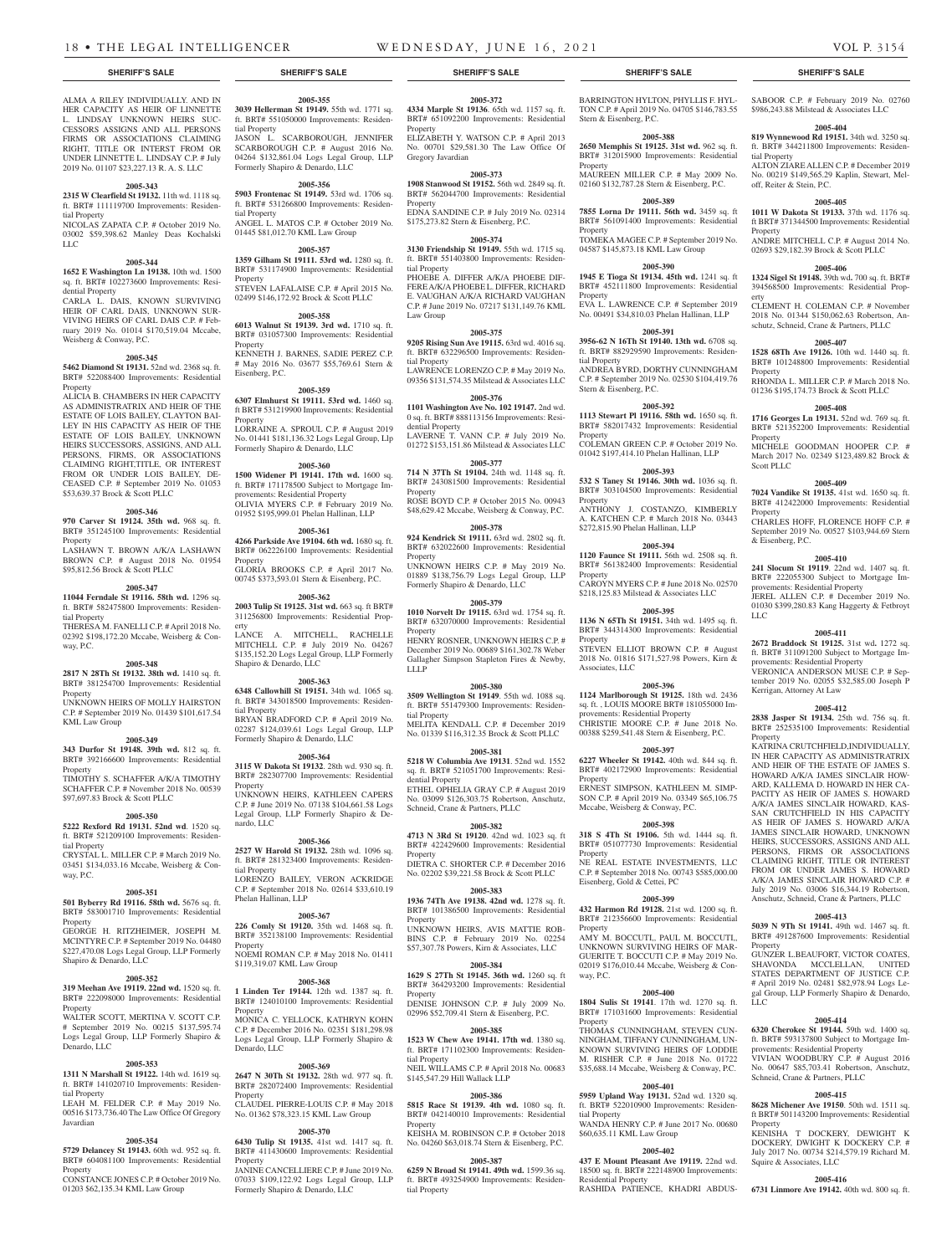# **SHERIFF'S SALE SHERIFF'S SALE SHERIFF'S SALE SHERIFF'S SALE SHERIFF'S SALE**

ALLA KHEYFETS A/K/A KHEYFETS  $\cap P$  # November 2019 No. 00836 \$193,157.22 Robertson, Anschutz, Schneid, Crane & Partners,

**2006-304 1628 Ashurst Rd 19151.** 34th wd. 1434.14 sq. ft. BRT# 343377300 Improvements: Residen-

TAMIKA WILSON C.P. # November 2019 No. 00958 \$98,292.09 Robertson, Anschutz,

**2006-305 337 Roseberry St 19148.** 39th wd. 725 sq. ft. BRT# 392207500 Improvements: Residential

KAREN E D'AMORE, ANTHONY J D'AMORE, JR C.P. # July 2019 No. 01641

**2006-306 6968 Forrest Ave 19138.** 10th wd. 1500 sq. ft. BRT# 102519300 Improvements: Residential

ANNETTE HENRY C.P. # June 2019 No. 07214 \$92,540.66 KML Law Group

**2006-307 2302 S 20Th St 19145.** 26th wd. 966 sq. ft. BRT# 262158700 Improvements: Residential

ANTHONY MASAPOLLO, LUCIA MA-SAPOLLO C.P. # December 2014 No. 01976

**2006-308 1353 Kimberly Dr 19151.** 34th wd. 1600 sq. ft. BRT# 343293400 Improvements: Residen-

DANIELS TAMIEKA, INDIVIDUALLY AND AS ADMINSTRATRATIX OF THE ESTATE OF ANEESAH DARA TUCK A/K/A CYN-THIA T. TUCK DECEASED C.P. # May 2018 No. 02043 \$11,582.45 KML Law Group **2006-309 1618 Wakeling St 19124**. 23rd wd. 2002 sq. ft. BRT# 232219600 Improvements: Residential

DAVID GRAUEL, JOANNA GRAUEL C.P. # November 2019 No. 00004 \$105,456.05 Stern

**2006-310 437 W Roosevelt Blvd 19120.** 42nd wd. 2259 sq. ft. BRT# 422111800 Improvements: Resi-

CLYDE MARTIN JR. C.P. # March 2018 No. 01830 \$92,778.61 KML Law Group

**2006-311 1912 S 5Th St 19148.** 39th wd. 1108 sq. ft. BRT# 392284600 Improvements: Residential

VANCE COOPER C.P. # June 2018 No. 01172 \$117,815.54 Stern & Eisenberg, P.C.

**2006-312 3823 N 18Th St 19140.** 13th wd. 1213 sq. ft. BRT# 131248000 Improvements: Residential

NICOLE MURDOCK C.P. # October 2019 No. 02743 \$78,430.44 KML Law Group

**2006-313 29 E Gowen Ave 19119**. 9th wd. 6203 sq. ft. BRT# 091040300 Improvements: Residential

WINFRED T. HOLT, JR. C.P. # July 2019 No. 00967 \$253,615.01 KML Law Group **2006-314 1640 S Carlisle St 19145**. 36th wd. 968 sq. ft. BRT# 365035500 Improvements: Residential

 $RATH I SAM A/K/A RATH SAM CP # June$ 2019 No. 05354 \$98,183.35 Robertson, Anschutz, Schneid, Crane & Partners, PLLC **2006-315 1035 W Allens Ln 19119**. 21st wd. 15850 sq. ft. BRT# 213117268 Improvements: Residen-

MAXCINE MCDANIELS C.P. # January 2019 No. 03207 \$249,897.52 KML Law Group **2006-316 2261 N Van Pelt St 19132**. 16th wd. 1120 sq. ft. BRT# 162191100 Improvements: Residen-

JENEL S ODOM C.P. # November 2019 No. 00001 \$103,415.61 Stern & Eisenberg, P.C. **2006-317 6547 N Lambert St 19138**. 10th wd. 1209 sq. ft. BRT# 102083500 Improvements: Residen-

THE UNKNOWN HEIRS OF ANNIE TINS-LEY DECEASED JEFFREY TINSLEY SOL-EY IN HIS CAPACITY AS HEIR OF ANNIE TINSLEY DECEASED C.P. # June 2019 No. 05252 \$30,491.43 KML Law Group

**2006-318 5814 N Howard St 19120**. 61st wd. 1240 sq.

Schneid, Crane & Partners, PLLC

\$147,607.96 KML Law Group

\$161,325.70 KML Law Group

PLLC

tial Property

Property

Property

Property

tial Property

Property

& Eisenberg, P.C.

dential Property

Property

Property

Property

Property

tial Property

tial Property

tial Property

tial Property

Law Group

Property

tial Property

Property

dential Property

Property

Property

Property

Property

Property

Property

Property

**Property** 

Property

LLP

KML Law Group

KML Law Group

KML Law Group

ft. BRT# 612451000 Improvements: Residen-

DONALD J. YOUNG, JR AS ADMINISTRA-TOR OF THE ESTATE OF ANNA STRICK-LAND, DECEASE, DONALD J YOUNG, JR C.P. # July 2014 No. 02779 \$46,369.09 KML

**2006-319 241 S 58Th St 19139**. 60th wd. 1020 sq. ft. BRT# 604286400 Improvements: Residential

DWAINE ROSS AND ALICE M. ROSS C.P. # October 2019 No. 01217 \$25,139.90 Hladik,

**2006-320 132 W Fisher Ave 19120**. 42nd wd. 1054 sq. ft. BRT# 422241700 Improvements: Residen-

DIONNE A BREEDY, LENNOX O BREEDY C.P. # September 2019 No. 00708 \$80,273.42

**2006-321 5551 Whitby Ave 19143**. 51st wd. 1280 sq. ft. BRT# 513120900 Improvements: Residential

WILSON KENNEDY, JR. AS ADMINISTRA-TOR OF THE ESTATE OF LILLIE PEARL KENNEDY, A/K/A LILLIE KENNEDY DECEASED C.P. # July 2019 No. 04047

**2006-322 901 N Penn St No. P1504 19123.** 5th wd. 730 sq. ft. BRT# 888061884 Improvements: Resi-

MATTHEW BLUM, THE PENINSULA CON-DOMINIUM AND SPA AT WATERFRONT SOUARE CONDOMINIUM ASSOCIATION. JAMES P TULLOCH C.P. # October 2019 No. 00466 \$244,724.61 Phelan Hallinan, LLP **2006-323 1312 Wells St 19111.** 53rd wd. 1170 sq. ft. BRT# 532016200 Improvements: Residential

SHAHID BLEVINS C.P. # June 2019 No. 07364 \$88,519.75 KML Law Group

**2006-324 4253 Whiting Rd 19154.** 66th wd. 1938 sq. ft. BRT# 662601000 Improvements: Residential

JOSEPH M GISSINGER C.P. # October 2019 No. 02885 \$210,203.05 KML Law Group **2006-325 2040 Webster St 19146.** 30th wd. 560 sq. ft. BRT# 301166100 Improvements: Residential

GREGORY TATE C.P. # March 2018 No. 03191 \$172,529.18 KML Law Group

**2006-326 15156 Ina Dr 19116.** 58th wd. 1176 sq. ft BRT# 583165252 Improvements: Residential

CHRISTOPHER O'NEILL A/K/A CHRIS-TOPHER P. O'NEILL, NACOLE O'NEILL A/K/A NACOLE F. O'NEILL C.P. # July 2018 No. 02680 \$228,173.49 Brock & Scott PLLC **2006-327 5809 Cedar Ave 19143.** 3rd wd. 1256 sq. ft. BRT# 032131500 Improvements: Residential

FELICIA R BROWN C.P. # October 2019 No. 04021 \$56,592.88 KML Law Group

**2006-328 8400 Fayette St 19150**. 50th wd. 2408 sq. ft. BRT# 502297700 Improvements: Residential

BRIAN REED C.P. # March 2018 No. 00827

**2006-329 4505 Brown St 19139.** 6th wd. 1530 sq. ft. BRT# 062009025 Improvements: Residential

WILLIAM L WHITE AND THE UNKNOWN HEIRS OF WILLIAM L. WHITE DECEASED C.P. # December 2018 No. 03047 \$124,237.08

**2006-330 6639 Erdrick St 19135.** 55th wd. 1303 sq. ft BRT# 552277300 Improvements: Residential

JOSHUA L DICUPE, CORRINE N DICUPE C.P. # March 2018 No. 00143 \$137,871.11

**2006-331 5042 Gainor Rd 19131.** 52nd wd. 1536 sq. ft BRT# 521158600 Improvements: Residential

PIERRETTE NIX-PEARSON A/K/A PIER-RETTE V NIX-PEARSON C.P. # October 2016 No. 04596 \$123,228.50 Phelan Hallinan,

**2006-332 2723 W Silver St 19132.** 28th wd. 754 sq. ft.

\$180,885.82 KML Law Group

Onorato & Federman, LLP

\$3,049.69 KML Law Group

BRT# 403178600 Improvements: Residential

Property LINDA CODY, WILLIAM REDDICK, GWENDOLYN HARVEY, DIANE WIL-LIAMS, UNKNOWN SURVING HEIRS OF BETTIE J. HART, DECEASED C.P. # December 2018 No. 03774 \$79,565.31 Hladik, Onorato & Federman, LLP

#### **2005-417**

**118 E Washington Ln 19144.** 22nd wd. 3061 sq. ft. BRT# 592136700 Subject to Mortgage Improvements: Residential Property W.A.W.G. INVESTMENT GROUP LLC C.P. # December 2019 No. 01032 \$179,872.18 Kang Haggerty & Fetbroyt LLC

#### **2005-418**

**5011 Wissahickon Ave 19144.** 13th wd. 4558 sq. ft. BRT# 133168700 Improvements: Residential Property

SHIRLEAN SWEDENBURG A/K/A SHIRLEAN LEE C.P. # December 2017 No. 00929 \$71,018.83 Martha E. Von Rosenstiel, P.C.

#### **2005-419**

**2103 E Lippincott St 19134.** 25th wd. 844 sq. ft. BRT# 252286000 Improvements: Residential Property

PAUL J. HEINTZ A/K/A PAUL HEINTZ C.P. # October 2019 No. 01130 \$18,251.10 Powers, Kirn & Associates, LLC

# **2005-420**

**7039 Cottage St 19135.** 55th wd. 119315 sq. ft. BRT# 552422200 Improvements: Residential Property LENETTE M. DEGALE C.P. # October 2019 No. 01147 \$141,279.55 Powers, Kirn & Associates, LLC

#### **2005-421**

**2529 S Alder St 19148.** 39th wd. 665 sq. ft. BRT# 394124500 Improvements: Residential Property

JOHN DESALIS AND NANCY DESALIS A/K/A ANNUNZIATA DESALIS, NANCY DESALIS C.P. # March 2017 No. 02741 \$199,513.65 Stern & Eisenberg, P.C.

### **2005-422**

**109 Elfreths Aly 19106.** 5th wd. 1677 sq. ft. BRT# 052179810 Improvements: Residential Property BURGUNDY & GOLD PROPERTIES, LLC C.P. # September 2019 No. 01609 \$320,910.00

# Eisenberg, Gold & Agrawal, P.C. **2005-423**

**6506 N 18Th St 19126.** 17th wd. 1440 sq. ft.

BRT# 172283000 Improvements: Residential Property

RAYNARD WARFIELD C.P. # May 2017 No. 00209 \$121,053.52 Milstead & Associates LLC

### **2005-424**

**130-36 Bread St No. 104 19106**. 5th wd. 0 sq. ft. BRT# 888055704 Improvements: Residential Property

GERARD R. VITEK C.P. # July 2018 No. 02215 \$209,777.81 Stern & Eisenberg, P.C.

#### **2005-425**

**14038 Faraday St 19116.** 58th wd. 1620 sq. ft. BRT# 583099700 Improvements: Residential Property BEATRICE BRENNAN A/K/A BEATRICE M. BRENNAN AND PATRICK M BREN-NAN, PATRICK M. BRENNAN C.P. # Sep-

# tember 2019 No. 02170 \$40,474.94 Powers, Kirn & Associates, LLC

# **2005-426**

**6222 N 10Th St 19141.** 49th wd. 1440 sq. ft. BRT# 492193100 Improvements: Residential **Property** 

PHYLLIS OLIVER C.P. # September 2014 No. 02488 \$169,375.85 Milstead & Associates LLC

# **2005-427**

**9003 Brous Ave 19152.** 57th wd. 2917 sq. ft. Improvements: Residential Property UNKNOWN HEIRS SUCCESSORS, AS-SIGNS AND ALL PERSONS, FIRMS OR ASSOCIATIONS CLAIMING RIGHT, TITLE OR INTEREST FROM OR UNDER MARY ANNE CAMPELLONE A/K/A MARY A. CAMPELLONE, DECEASED, MARY ANNE CAMPELLONE KNOWN HEIR OF MARY ANNE CAMPELLONE A/K/A MARY A. CAMPELLONE, DECEASED, FRANCIS J. CAMPELLONE KNOWN HEIR OF MARY ANNE CAMPELLONE A/K/A MARY A. CAMPELLONE, DECEASED, REVEREND JOSEPH CAMPELLONE, O.S.F.S., KNOWN HEIR OF MARY ANNE CAMPELLONE A/K/A MARY A. CAMPEL-LONE, DECEASED, BETH ANN WOODS KNOWN HEIR OF MARY ANNE CAMPEL-LONE A/K/A MARY A. CAMPELLONE, DECEASED, MICHAEL CAMPELLONE KNOWN HEIR OF MARY ANNE CAMPEL-LONE A/K/A MARY A. CAMPELLONE, DE-CEASED C.P. # November 2018 No. 02079 \$193,489.39 Logs Legal Group, LLP Formerly Shapiro & Denardo, LLC

### **2005-428 317 E Thayer St 19134**. 7th wd. 896 sq. ft.

BRT# 073250300 Improvements: Residential Property LYDIA JIMENEZ C.P. # September 2019 No. 04263 \$20,827.68 Stern & Eisenberg, P.C.

# **2005-429**

**2610 S Robinson St 19142.** 40th wd. 1096 sq. ft. BRT# 402095800 Improvements: Residential Property ESTATE OF WILSON BECKWITH, PATRI-

CIA L. YOUNG, UNKNOWN HEIRS C.P. # January 2018 No. 05703 \$32,094.88 Robertson, Anschutz, Schneid, Crane & Partners, PLLC

## **2005-431**

**4514 Teesdale St 19136.** 41st wd. 1204 sq. ft. BRT# 412093400 Improvements: Residential Property HENRY HAMUSTEN C.P. # September 2017

No. 02881 \$66,427.36 Phelan Hallinan, LLP **2005-432**

**6617 N 21St St 19138.** 10th wd. 1352 sq. ft. BRT# 102087400 Improvements: Residential Property

JANETTA L. CARR IN HER CAPACITY AS HEIR OF PRISCILLA CARR, DECEASED UNKNOWN HEIRS, SUCCESSORS, AS-SIGNS, AND ALL PERSONS, FIRMS, OR ASSOCIATIONS CLAIMING RIGHT, TITLE OR INTEREST FROM OR UNDER PRISCIL-LA CARR, DECEASED, UNKNOWN HEIRS C.P. # November 2019 No. 00645 \$27,320.49 Brock & Scott PLLC

#### **2005-433**

**6010 Avonhoe Rd 19138.** 59th wd. 2300 sq. ft. BRT# 592310405 Improvements: Residential Property

GEORGE A. BEACH C.P. # April 2019 No. 02337 \$348,079.33 Brock & Scott PLLC

#### **2005-434**

**2740 Mifflin St 19145. 48th wd.** 1100 sq. ft. R BRT# 482042300 Improvements: Residential Property

SABRINA HALL, IN HER CAPACITY AS HEIR OF JAMES D. HALL, SR, UNKNOWN HEIRS, SUCCESSORS, ASSIGNS, AND ALL PERSONS, FIRMS, OR ASSOCIATIONS CLAIMING RIGHT, TITLE OR INTEREST FROM OR UNDER JAMES D. HALL, SR, CHARLOTTE RENEE HALL, IN HER CA-PACITY AS HEIR OF JAMES D. HALL, SR, JAMES D. HALL, JR., IN HIS CAPACITY AS HEIR OF JAMES D. HALL, S C.P. # June 2018 No. 03320 \$202,804.65 Brock & Scott PLLC

#### **2005-435**

**592 Rosalie St No. A 19120.** 35th wd. 1122 sq. ft. BRT# 352026900 Improvements: Residential Property

MICHAEL O. DAVIS C.P. # July 2019 No. 00742 \$101,469.05 Hladik, Onorato & Federman, LLP

#### **2005-436**

**523 N 63Rd St 19151.** 34th wd. 1628 sq. ft. BRT# 341273900 Improvements: Residential Property ZAFIR A. SMITH C.P. # July 2017 No. 03474 \$89,184.82 Brock & Scott PLLC

# **2005-437**

**3102 Derry Rd 19154.** 66th wd. 2006 sq. ft. BRT# 662542800 Improvements: Residential Property

UNKNOWN HEIRS, SUCCESSORS, AS-SIGNS AND ALL PERSONS, FIRMS OR ASSOCIATIONS CLAIMING RIGHT, TITLE OR INTEREST FROM OR UNDER CHARLES J. MEISENZAHL, DECEASED, CHARLES MEISENZAHL III, IN HIS CA-PACITY AS HEIR OF CHARLES J. MEISEN-ZAHL, DECEASED, JEFFREY MEISEN-ZAHL, IN HIS CAPACITY AS HEIR OF CHARLES J.MEISENZAHL, DECEASED, ESTHER TAYLOR, IN HER CAPACITY AS HEIR OF CHARLES J. MEISENZAHL, DE-CEASED, KENNETH MEISENZAHL JR, IN HIS CAPACITY AS HEIR OF CHARLES J. MEISENZAHL, DECEASED, ROBERT MEISENZAHL, IN HIS CAPACITY AS HEIR OF CHARLES J. MEISENZAHL, DECEASED C.P. # August 2018 No. 03141 \$191,019.56 R. A. S. LLC

#### **2005-438**

**5340 W Oxford St 19131.** 52nd wd. 1458 sq. ft. BRT# 521042100 Improvements: Residential Property

PATRICE GIBBS A/K/A PATRICE S. JOHN-SON, IN HER CAPACITY AS HEIR OF GE-NEVA JACOBS A/K/A GENEVA V. JOHN-SON V. JOHNSON, UNKNOWN HEIRS, SUCCESSORS, ASSIGNS AND ALL PER-SONS, FIRMS OR ASSOCIATIONS CLAIM-ING RIGHT, TITLE OR INTEREST FROM OR UNDER GENEVA JACOBS C.P. # March 2019 No. 00086 \$37,966.03 R. A. S. LLC

#### **2005-439**

**1826 68Th Ave 19126**. 10th wd. 1406 sq. ft.

BRT# 101253400 Improvements: Residential **Property** 

FLORENCE KATIE THOMPSON A/K/A FLORENCE K. THOMPSON C.P. # December 2017 No. 02936 \$102,045.14 Brock & Scott PLLC

### **2005-440**

**2241 Bonnaffon St 19142.** 40th wd. 1152 sq. ft. BRT# 403056900 Improvements: Residential Property

LELIA JONES C.P. # September 2015 No. 03041 \$37,603.11 Brock & Scott PLLC

#### **2005-441**

**5120-22 Master St 19131.** 44th wd. 4397 sq. ft. BRT# 442155900 Improvements: Residential Property DARRYL DEBREST A/K/A DARYL DE-BREST C.P. # November 2018 No. 02138 \$103,751.22 Duane Morris LLLP

# **2005-442**

**1850 East Tulpehocken Street No. 19138.** 10th wd. 1656 sq. ft. BRT# 102209100 Improvements: Residential Property DOMINGA GOODWIN, SR.; SHYRA GOODWIN; UNKNOWN HEIRS OF THE ESTATE OF DOMINGA GOODWIN, JR.; AND CARLOS SANDOVAL C.P. # June 2018 No. 02701 \$140,453.94 Richard M. Squire & Associates, LLC

#### **2005-443**

**3905 Glendale St 19124.** 33rd wd. 1200 sq. ft. BRT# 332440300 Improvements: Residential Property

CHARISE BROWN, A/K/A CHARISE C. BROWN C.P. # January 2017 No. 03001 \$50,568.14 Manley Deas Kochalski LLC

### **2005-444**

**502 Poplar St 19123.** 5th wd. 1806 sq. ft. BRT# 056161515 Improvements: Residential Property SEBASTIAN MCCALL C.P. # August 2019

No. 04832 \$469,304.48 Starfield & Smith, P. C. **2005-445**

**2812 W Susquehanna Ave 19121.** 32nd wd. 915 sq. ft. BRT# 323163500 Subject to Mortgage Improvements: Residential Property PHD CAPITAL HOLDINGS LLC, DEBO-RAH A. HAYWARD C.P. # November 2019 No. 01000 \$131,263.93 Mattioni, Ltd.

#### **2005-446**

**8030 Ditman St No. 4A 19136.** 65th wd. 650 sq. ft. BRT# 888650904 Improvements: Residential Property CARMEN MOORE C.P. # August 2018 No. 00256 \$10,194.74 Hal A. Barrow Esquire

# **2005-447**

**6655 Mc Callum St No. 407 19119.** 22nd wd. 950 sq. ft. BRT# 888220092 Subject to Mortgage Improvements: Residential Property NYALI E TAYLOR C.P. # January 2018 No. 02976 \$12,885.97 Hal A. Barrow Esquire

#### **2005-448**

**3412 Kensington Ave 19134.** 33rd wd. 1072 sq. ft. BRT# 331440500 Improvements: Residential Property GREEN TREE ASSET MANAGEMENT LLC C.P. # August 2019 No. 02326 \$110,231.63

Mester & Schwartz Pc Operating Account **2005-449**

**1814 W Tioga St 19140.** 11th wd. 2650 sq. ft. BRT# 112086600 Improvements: Residential Property

PHD CAPITAL HOLDINGS, LLC C.P. # November 2019 No. 02471 \$127,663.64 Max L Lieberman, Esquire

# **2006-301**

**7112 Keystone St 19135.** 65th wd. 1140 sq. ft. BRT# 651302800 Improvements: Residential Property

CARNELL JEFFERSON PERSONAL REP-RESENTATIVE OF THE ESTATE OF CARL JEFFERSON, THORNTON, CAROLYN A,KNOWN HEIR OF CARL JEFFERSON A/K/A CARL A. JEFFERSON, JEFFERSON ESTATE OF A/K/A CARL A JEFFERSON, CARL, UNITED STATES OF AMERICA, DE-PARTMENT OF THE TREASURY - INTER C.P. # October 2016 No. 04661 \$51,170.46 Robertson, Anschutz, Schneid, Crane & Partners, PLLC

#### **2006-302**

**5428 Lebanon Ave 19131.** 52nd wd. 1808 sq. ft. , BRT# 522070600 Improvements: Residential Property

DAVIDA TRAVERS IN HER CAPACITY AS HEIR OF JOAN G. MITCHELL,, DAVID TRAVERS IN HER CAPACITY AS HEIR OF JOAN G. MITCHELL C.P. # July 2019 No. 01918 \$110,281.41 Robertson, Anschutz, Schneid, Crane & Partners, PLLC

#### **2006-303**

**7607 Horrocks St 19152. 56th wd.** 2397 sq. ft. BRT# 561217933 Improvements: Residential Property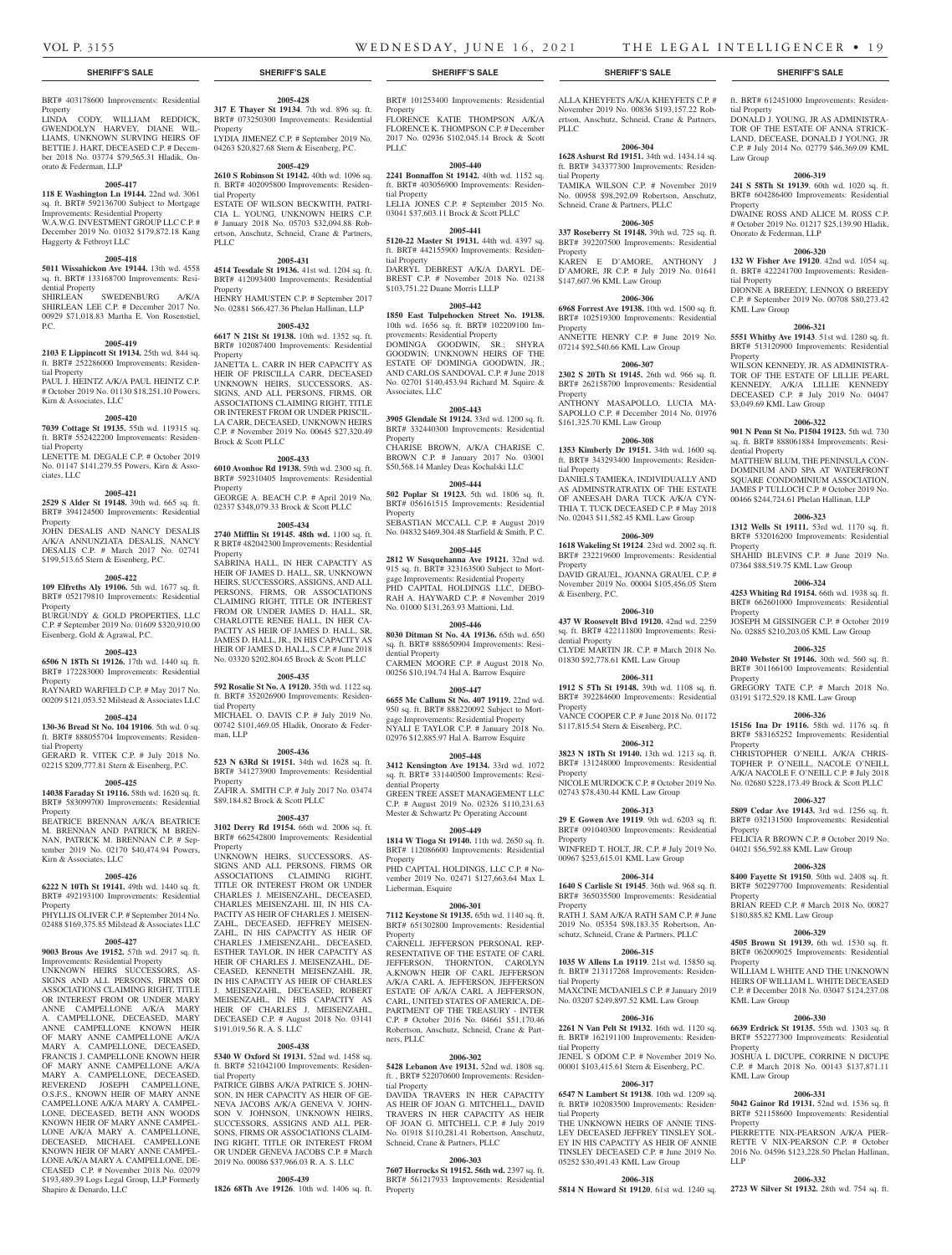**2006-361 2619 S 62Nd St 19142**. 40th wd. 960 sq. ft. BRT# 402106200 Improvements: Residential

LANCE POSTELL, YAMINA CRAIG C.P. # February 2019 No. 01341 \$72,483.60 Robertson, Anschutz, Schneid, Crane & Partners,

**2006-362 2511 N 31St St 19132**. 28th wd. 1015.25 sq. ft. BRT# 282129100 Improvements: Residential

UNKNOWN HEIRS, SUCCESSORS, AS-SIGNS AND ALL PERSONS, FIRMS OR ASSOCIATIONS CLAIMING RIGHT, TITLE OR INTEREST FROM OR UNDER HIRIE B. PERRIN, ALISHA PERRIN C.P. # January 2018 No. 02281 \$97,167.87 Robertson, Anschutz, Schneid, Crane & Partners, PLLC **2006-363 1456 N 60Th St 19151.** 34th wd. 1396 sq. ft. BRT# 342209600 Improvements: Residential

MARCIA RUBIN C.P. # November 2019 No. 01140 \$60,510.81 Kivitz & Kivitz, P.C. **2006-364 1338 Wagner Ave 19141**. 49th wd. 2340 sq. ft. BRT# 493019405 Improvements: Residential

GROUP HOMES, LLC C.P. # November 2019 No. 01150 \$141,325.13 Kivitz & Kivitz, P.C. **2006-365 1427 Fanshawe St 19111**. 53rd wd. 1680 sq. ft. BRT# 532051500 Improvements: Residen-

MARCIA RUBIN C.P. # November 2019 No. 01146 \$102,387.13 Kivitz & Kivitz, P.C. **2006-366 2138 Verona Dr 19145**. 26th wd. 1705 sq. ft. BRT# 888260146 Improvements: Residential

MICHAEL LANE C.P. # November 2019 No. 01132 \$299,280.42 Manley Deas Kochalski

**2006-367 524 E Penn St 19144**. 12th wd. 1163 sq. ft. BRT# 121141400 Improvements: Residential

PATRICIA JOHN C.P. # April 2016 No. 01375 \$98,745.52 Robertson, Anschutz, Schneid,

**2006-368 225 E Tabor Rd 19120**. 42nd wd. 1248 sq. ft. BRT# 421202700 Improvements: Residential

MAURICE P. CARTER, MICHELLE E. LATTANY C.P. # January 2014 No. 02456

**2006-369 6304 Wheeler St 19142**. 40th wd. 1036 sq. ft. BRT# 402187600 Improvements: Residential

AARON BURNETT C.P. # November 2019 No. 03585 \$49,575.11 Phelan Hallinan, LLP **2006-370 3548 Sheffield Ave 19136**. 64th wd. 1432 sq. ft. BRT# 642220700 Improvements: Residen-

NICHOLAS KECK, UNKNOWN HEIRS, SUCCESSORS, ASSIGNS, AND ALL PERSONS, FIRMS, OR ASSOCIATIONS CLAIMING RIGHT, TITLE OR INTEREST FROM OR UNDER JOANN M. KECK A/K/A JOANN KECK, DECEASED C.P. # September 2019 No. 04736 \$132,615.21 Robertson, Anschutz, Schneid, Crane & Partners, PLLC **2006-371 1525 Jackson St 19145.** 26th wd. 1425 sq. ft. BRT# 261009200 Improvements: Residential

CONCHETTA MARRERO C.P. # November 2019 No. 01694 \$200,594.89 Robertson, Anschutz, Schneid, Crane & Partners, PLLC **2006-372 41 N Paxon St 19139.** 44th wd. 2108 sq. ft. BRT# 441108000 Improvements: Residential

WILLIAM REID C.P. # May 2018 No. 03003 \$218,493.87 Powers, Kirn & Associates, LLC **2006-373 6230 Gillespie St 19135**. 55th wd. 1444 sq. ft. BRT# 552426200 Improvements: Residential

SHANTA RYDER C.P. # November 2019 No. 01370 \$129,889.96 KML Law Group **2006-374 2533 N Cleveland St 19132**. 16th wd. 674 sq. ft. BRT# 162027100 Subject to Mortgage Im-

CHARLES A.J. HALPIN, III, ESQUIRE C.P. # December 2019 No. 02874 \$27,682.91 The

**2006-375 1826 E Lippincott St 19134**. 25th wd. 833 sq.

provements: Residential Property

Law Office Of Gregory Javardan

\$95,317.23 Brock & Scott PLLC

Property

PLLC.

Property

Property

Property

tial Property

Property

Property

Property

Property

tial Property

Property

Property

Property

Crane & Partners, PLLC

LLC

#### **SHERIFF'S SALE SHERIFF'S SALE SHERIFF'S SALE SHERIFF'S SALE SHERIFF'S SALE**

BRT# 281412700 Improvements: Residential **Property** 

LORENZO E. BAILEY A/K/A LORENZO BAILEY, VERNON ACKRIDGE A/K/A VER-NON AKRIDGE C.P. # October 2018 No. 00356 \$33,385.33 Phelan Hallinan, LLP

### **2006-333**

**1805 N Hancock St 19122.** 18th wd. 1044 sq. ft. BRT# 183095800 Improvements: Residential Property

KAREEM AHMAD, RADWAN MOHAMED AHMED A/K/A RADWAN AHMAD A/K/A RADWAN M. AHMAD C.P. # September 2019 No. 03739 \$22,977.54 Brock & Scott PLLC

### **2006-335**

**6484 Lensen St 19119.** 22nd wd. 1195 sq. ft. BRT# 221226500 Improvements: Residential Property

SYNETHIA ERIN FANT-HOLMAN AS SUR-VIVING HEIR OF WENDY A. ROBINSON DECEASED C.P. # August 2019 No. 00639 \$73,664.50 Hladik, Onorato & Federman, LLP

#### **2006-337**

**6144 Chancellor St 19139.** 3rd wd. 990 sq. ft. BRT# 031082100 Improvements: Residential Property

DANIEL MAYS, IN HIS CAPACITY HEIR OF ALVERTA YOUNG A/K/A ALEVERTA S. YOUNG DECEASED UNKNOWN HEIRS, SUCCESSORS, ASSIGN, AND ALL PER-SONSFIRMS, OR ASSOCIATION CLAIM-ING RIGHT, TOTLE OR INTEREST FROM OR UNDER ALVERTA YOUNG A/K/A AL-VERTA S. YOUNG, DECEASED C.P. # November 2019 No. 02951 \$67,950.06 Robertson, Anschutz, Schneid, Crane & Partners, PLLC

#### **2006-338**

**4521 Van Kirk St 19135.** 41st wd. 1800 sq. ft. BRT# 411097400 Improvements: Residential **Property** 

DORTHY F. SNYDER A/K/A DORTHY SNYDER C.P. # October 2019 No. 01043 \$91,823.96 Phelan Hallinan, LLP

#### **2006-339**

**1857 Fuller St 19152.** 56th wd. 2490 sq. ft. BRT# 562022602 Improvements: Residential Property

GERALDINE FOSTER C.P. # July 2019 No. 02635 \$24,479.54 The Law Office Of Gregory Javardan

### **2006-340**

Formerly Shapiro & Denardo, LLC

**236 Kenilworth Ave 19120.** 61st wd. 1140 sq. ft BRT# 611306300 Improvements: Residential Property

YVONNIE SLATER C.P. # January 2020 No. 02942 \$101,155.54 Logs Legal Group, LLP

# **2006-341**

**5440 Windsor St 19143.** 51st wd. 1200 sq. ft. BRT# 514079100 Improvements: Residential

**Property** SHARON CARRIKER C.P. # October 2017 No. 00981 \$69,564.23 Logs Legal Group, LLP Formerly Shapiro & Denardo, LLC

### **2006-342**

**207 Hickory Hill Rd 19154.** 66th wd. 1796 sq. ft. BRT# 662313500 Improvements: Residential Property JENNIFER L. KLINGENBERG A/K/A JEN-

NIFER KLINGENBERG C.P. # December 2019 No. 00137 \$251,237.25 Logs Legal Group, LLP Formerly Shapiro & Denardo, LLC

#### **2006-343**

**2701 Lardner St 19149.** 62nd wd. 1541 sq. ft. BRT# 621185700 Improvements: Residential Property

KEVIN M MCNULTY C.P. # August 2017 No. 03071 \$127,769.05 Logs Legal Group, LLP Formerly Shapiro & Denardo, LLC

#### **2006-344**

**771 Judson St 19130.** 15th wd. 1008 sq. ft. BRT# 151181100 Improvements: Residential Property

LESLIE E. VASILYEV AKA LESLIE C. ES-SOGLOU C.P. # January 2020 No. 02477 \$67,385.45 Logs Legal Group, LLP Formerly Shapiro & Denardo, LLC

#### **2006-345**

**6045 N 13Th St 19141**. 49th wd. 1681 sq. ft. BRT# 493207000 Improvements: Residential Property

M.P. MINOR, KNOWN HEIR OF JAMAAL PERRY, DECEASED, C/O JANELLE PER-RY APPOINTED GUARDIAN ADLITEM AND UNKNOWN HEIRS, SUCCESSORS, ASSIGNS, AND ALL PERSONS, FIRM OR ASSOCIATION CLAIMING RIGHT, TITLE OR UNDER JAMAAL PERRY, DECEASED C.P. # February 2019 No. 02002 \$201,711.90 Logs Legal Group, LLP Formerly Shapiro & Denardo, LLC

#### **2006-346**

**3658 Chesterfield Rd 19114.** 66th wd. 7840

sq. ft. BRT# 661038900 Improvements: Residential Property JACIEL MARTINEZ, JR. C.P. # June 2019 No. 05588 \$216,249.08 Logs Legal Group, LLP Formerly Shapiro & Denardo, LLC

**2006-347**

**2108 S Norwood St 19145**. 48th wd. 1230 sq. ft. BRT# 482156900 Improvements: Residential Property ROBERT D WILSON C.P. # 20010266 \$58,590.20 Logs Legal Group, LLP Formerly Shapiro & Denardo, LLC

## **2006-348**

**3125 N 7Th St 19133**. 37th wd. 1266 sq. ft. BRT# 372048700 Improvements: Residential Property

REINALDO FERNANDEZ, IN HIS CA-PACITY AS HEIR OF CELIA DELVALLE AKA CELIA DEL VALLE DECEASED UNKNOWN HEIRS, SUCCESSORS, AS-SIGNS, AND ALL PERSONS, FIRMS, OR ASSOCIATIONS CLAIMING RIGHT, TITLE OR INTEREST FROM OR UNDER CELIA DELVALLE AKA CELIA DE VALLE, DE-CEASED C.P. # December 2019 No. 03489 \$5,729.16 Brock & Scott PLLC

#### **2006-349**

**81 W Weaver St 19119.** 22nd wd. 1282 sq. ft. BRT# 223026300 Improvements: Residential Property ROBERTA M LESESANE C.P. # April 2016

No. 01975 \$73,151.95 Brock & Scott PLLC **2006-350 5855 Sylvester St 19149**. 62nd wd. 966 sq. ft. BRT# 621378700 Improvements: Residential Property

RODERICK I DUTTON IR LATASHA DUTTON, EARL PAGE, MINOR #1, IN HIS CAPACITY AS HEIR OF RODERICK J. DUTTON, DECEASED, UNKNOWN HEIRS C.P. # March 2019 No. 00621 \$76,669.11 Brock & Scott PLLC

#### **2006-351**

**3519 N 15Th St 19140**. 11th wd. 1732 sq. ft. BRT# 112170300 Improvements: Residential Property BRIAN ANDERSON, UNKNOWN SURVIV-ING HEIRS OF ELIZABETH R. ANDERSON C.P. # May 2016 No. 02424 \$65,211.03 Mccabe, Weisberg & Conway, P.C.

**2006-352**

#### **1806 72Nd Ave 19126.** 10th wd. 1344 sq. ft. BRT# 101292600 Improvements: Residential **Property** BOUBACAR OUATTARA C.P. # May 2018 No. 00061 \$79,075.42 Robertson, Anschutz,

Schneid, Crane & Partners, PLLC **2006-353**

**3523 Old York Rd 19140.** 43rd wd. 1804 sq. ft. BRT# 432156000 Improvements: Residential Property CARMEN JONES C.P. # January 2020 No. 03328 \$120,859.81 Brock & Scott PLLC

#### **2006-354**

**6645 N 15Th St No. APT. A 19126**. 10th wd. 1560 sq. ft. BRT# 101012508 Improvements: Residential Property ANDREA R SHEPPARD C.P. # November 2019 No. 00021 \$71,796.61 Brock & Scott PLLC

#### **2006-355**

**828 South St 19147. 2nd wd**. 3143 sq. ft. BRT# 871014500 Subject to Mortgage Improvements: Residential Property MAO KHAI VAN C.P. # February 2018 No. 00071 \$282,322.53 Brock & Scott PLLC

#### **2006-356**

**80 E Johnson St 19144**. 59th wd. 3396 sq. ft. BRT# 592175600 Improvements: Residential Property

LILLIAN TAYLOR C.P. # December 2019 No. 00096 \$237,904.57 Robertson, Anschutz, Schneid, Crane & Partners, PLLC

#### **2006-357**

**2141 S Lambert St 19145**. 48th wd. 770 sq. ft. BRT# 481348500 Improvements: Residential Property RE1, LLC C.P. # February 2020 No. 01593 \$240,000.00 Banks & Banks

# **2006-358**

**2015 Welsh Rd No. APT. B27 19115**. 56th wd. 1250 sq. ft. BRT# 888561352 Improvements: Residential Property ARLENE M. SEIDEL, DECEASED, CARL G. SEIDEL, SOLELY IN CAPACITY AS EXEC-UTOR OF THE ESTATE OF ARLENE M. SE-IDEL C.P. # May 2019 No. 01453 \$185,992.51

# **2006-360**

**7715 Rugby St 19150**. 50th wd. 2128 sq. ft BRT# 502092900 Improvements: Residential **Property** 

Powers, Kirn & Associates, LLC

SHIRLEY MAE WOODEN C.P. # April 2018 No. 00516 \$149,872.02 Robertson, Anschutz, Schneid, Crane & Partners, PLLC

ft. BRT# 252269600 Improvements: Residential Property NILDA GONZALEZ C.P. # June 2018 No. 02063 \$31,350.57 The Law Office Of Gregory Javardan

BRT# 593190900 Improvements: Residential

RHIAN L. TOMASSETTI AKA RHIAN TOMASSETTI C.P. # July 2018 No. 02086 \$204,314.75 Manley Deas Kochalski LLC **2006-388 2336 N Beechwood St 19132**. 16th wd. 686 sq. ft. BRT# 162205700 Improvements: Residen-

VICTORIA E. FREEMAN C.P. # April 2019 No. 03148 \$44,466.55 KML Law Group **2006-389 2030 E Madison St 19134.** 45th wd. 1444 sq. ft. BRT# 452014900 Improvements: Residen-

KAREN P. PIPKIN AKA KAREN PIPKIN C.P. # November 2019 No. 01703 \$41,501.77

**2006-390 3024 Magee Ave 19149.** 55th wd. 1627 sq. ft. BRT# 551085700 Improvements: Residential

SAHUDY E. ADORNO-MEDINA AKA SAHUDY ADORNO-MEDINA, EDITH A. MEDINA C.P. # August 2019 No. 01869

**2006-391 7323 Theodore St 19153.** 40th wd. 1120 sq. ft. BRT# 404252600 Improvements: Residential

ELIZABETH M HILL C.P. # November 2019 No. 02685 \$133,822.69 KML Law Group **2006-392 3819 N 7Th St 19140**. 43rd wd. 1360 sq. ft. BRT# 432279000 Improvements: Residential

ERIC GUZMAN SOLELY IN HIS CAPAC-ITY AS HEIR OF HERIBERTO GUZMAN DECEASED THE UNKNOWN HEIRS OF HERIBERTO GUZMAN DECEASED C.P. # November 2019 No. 00203 \$38,828.14 KML

**2006-393 5902 N Franklin St 19120**. 61st wd. 1350 sq. ft. BRT# 612223900 Improvements: Residen-

LINDA RIVERS, INDIVDUALLY AND AS POSSIBLE HEIR TI THE ESTATE OF CHARLES RIVERS, ET AL. C.P. # May 2018 No. 00183 \$151,948.41 Romano, Garubo &

**2006-394 3218-20 W Cheltenham Ave 19150**. 50th wd. 1890 sq. ft. BRT# 775107505 Improvements:

REGINALD COVINGTON C.P. # November 2017 No. 01730 \$176,926.43 Stern & Eisen-

**2006-395 6827 Finch Pl 19142.** 40th wd. 3524 sq. ft. BRT# 406580300 Improvements: Residential

CRYSTAL PURIEFOY A/K/A CRYSTAL DA-VIS C.P. # April 2018 No. 01796 \$158,774.88

**2006-396 863 N 66Th St 19151**. 34th wd. 1260 sq. ft. BRT# 344359900 Improvements: Residential

VANETTA ROBINSON C.P. # January 2018 No. 01181 \$124,116.44 Stern & Eisenberg, P.C. **2006-397 958 Anchor St 19124.** 35th wd. 975 sq. ft. BRT# 351272900 Improvements: Residential

KEVIN HAUGHEY C.P. # June 2017 No. 00832 \$86,634.90 KML Law Group

**2006-398 2913 N 21St St 19132.** 11th wd. 1160 sq. ft. BRT# 111281900 Improvements: Residential

TIFFANY NEWKIRK C.P. # October 2017 No. 03153 \$49,664.85 KML Law Group

**2006-399 324 Queen St No. B 19147.** 2nd wd. 0 sq. ft. BRT# 888020475 Improvements: Residential

STACY J BROOKSTEIN, KEITH SCRIVEN C.P. # June 2017 No. 02593 \$532,885.53 Mil-

**2006-400 1001 Belmont Ave 19104**. 6th wd. 2752 sq. ft. BRT# 062332600 Improvements: Residential

MARK S WEBB, SR C.P. # September 2017 No. 03549 \$206,610.94 Mccabe, Weisberg &

**2006-401 5208 N 8Th St 19120.** 49th wd. 1620 sq. ft. BRT# 492132900 Improvements: Residential

COURTNEY BAXTER, BIANCA E BAX-TER, UNKNOWN HEIRS, SUCCESSORS,

\$142,497.89 KML Law Group

Propert

tial Property

tial Property

Property

Property

Property

Law Group

tial Property

Argentieri

berg, P.C.

Property

Property

Property

Property

Property

Property

Property

Conway, P.C.

stead & Associates LLC

Residential Property

Stern & Eisenberg, P.C.

KML Law Group

# **2006-376**

**430 W Hortter St 19119**. 22nd wd. 3574 sq. ft. G BRT# 223059400 Improvements: Residential Property REGORY L. MEDEARIS AND THE UNITED STATES OF AMERICA C.P. # May 2017 No. 01910 \$362,290.68 Stern & Eisenberg, P.C.

#### **2006-377**

**6104 Walnut St 19139**. 3rd wd. 1413 sq. ft. BRT# 031069400 Improvements: Residential Property

ROSEMARIE MURRAY AND ALEXANDER MURRAY C.P. # December 2019 No. 00003 \$54,418.63 Stern & Eisenberg, P.C.

### **2006-378**

**1311 Haines St 19126**. 50th wd. 2863 sq. ft. BRT# 611436600 Improvements: Residential Property COLDEN CARROLL C.P. # February 2019 No. 02793 \$192,350.52 Powers, Kirn & Associates, LLC

#### **2006-379**

**5638 Heiskell St 19144.** 12th wd. 1421 sq. ft. BRT# 122164200 Improvements: Residential Property

BILLY C. HARPER AND DOROTHY F. HARPER AND CHERYL L. MCKENNEY AND WILLIAM J. MCKENNEY C.P. # July 2019 No. 01106 \$49,150.19 Stern & Eisenberg, P.C.

# **2006-380**

**5235 E Roosevelt Blvd 19124.** 23rd wd. 1892 sq. ft. BRT# 233026700 Improvements: Residential Property

UNKNOWN HEIRS AND/OR ADMINS TO THE ESTATE OF ANTONY TOLLERSON, PATRICK, A/K/A ANTHONY N. TOLLER-SON C.P. # July 2019 No. 03011 \$91,812.85 Manley Deas Kochalski LLC

### **2006-381**

**4026 Wells St 19135**. 55th wd. 5000 sq. ft. BRT# 552147600 Improvements: Residential Property

PAUL JURKOFSKY PAUL JURKOFSKY JR INDIVIDUALLY AND IN HIS CAPACITY AS JURKOFSKY AKA PAUL JURKOFSKY HEIR OF, PAUL F KATHLEEN JURKOF-SKY IN HER CAPACITY AS HEIR OF UN-KNOWN HEIRS SUCCESSORS ASSIGNS AND ALL PERSONS FIRMS OR ASSOCIA-TIONS CLAIMING RIGHT TITLE OR IN-TEREST FROM OR UNDER C.P. # July 2019 No. 01634 \$134,071.13 Robertson, Anschutz, Schneid, Crane & Partners, PLLC

#### **2006-382 6323 Guyer Ave 19142.** 40th wd. 1260 sq. ft.

BRT# 402273300 Improvements: Residential Property ANITRA HOLMES A/K/A ANITA HOLMES C.P. # 191404578 \$54,634.06 Stern & Eisenberg, P.C.

#### **2006-383**

**2907 Aramingo Ave 19134.** 25th wd. 1092 sq. ft. BRT# 251453900 Improvements: Residential Property ANGEL L DIAZ TORRES C.P. # April 2019

No. 04576 \$51,091.72 Stern & Eisenberg, P.C. **2006-384**

# **7364 Wheeler St 19153.** 40th wd. 1083 sq. ft.

BRT# 404214700 Improvements: Residential Property GRACE SHEDRICK AKA GRACE E. WAR-

RINGTON INDIVDUALLY AND AS AD-MINISTRATRIX OF THE ESTATE OF GEORGE BURAL, DECEASED C.P. # October 2016 No. 00122 \$81,798.95 Logs Legal Group, LLP Formerly Shapiro & Denardo, LLC

#### **2006-385**

Schneid, Crane & Partners, PLLC

dential Property

**524 Lombard St No. E 19147.** 5th wd. 513.05 sq. ft. BRT# 051212930 Improvements: Residential Property UNKNOWN HEIRS, SUCCESSORS, AS-

SIGNS AND ALL PERSONS, FIRMS OR ASSOCIATIONS CLAIMING RIGHT, TITLE OR INTEREST FROM OR UNDER ISA-BELLE D. MURRAY C.P. # November 2019 No. 01774 \$424,126.63 Robertson, Anschutz,

**2006-386 209 E Duncannon Ave 19120.** 42nd wd. 1397 sq. ft. BRT# 421182200 Improvements: Resi-

ALVIN WILLIAMS AKA ALVIN WIL-LIAMS, SR. C.P. # November 2019 No. 00643 \$60,541.09 Manley Deas Kochalski LLC **2006-387 6366 Sherman St 19144.** 59th wd. 1984 sq. ft.